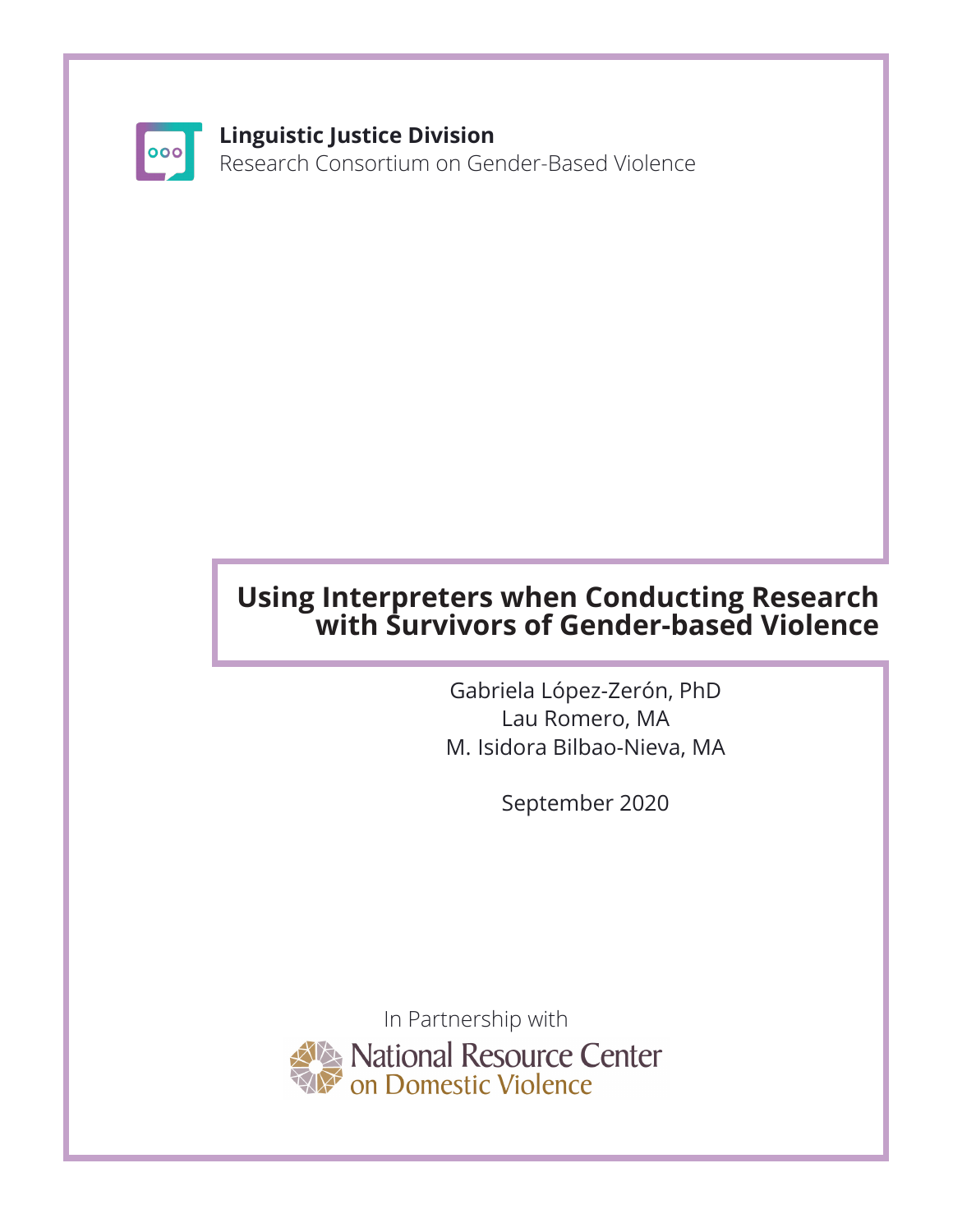## Using Interpreters

When Conducting Research with Survivors of Gender-based Violence

#### **Overview**

In this document you will find a) a practical definition of the concept of *'interpretation'; b) a brief explanation of the importance of interpretation when working with survivors of gender-based violence; c) key considerations when working with interpreters prior, during, and after an interview; and d) a vignette with a real example of the earlier concepts, followed by discussion questions.*

#### **Translation vs. Interpretation**

Italians have a popular saying, "Traduttore, traditore," which translates to English as "Translator, traitor." The meaning behind this sonorous wordplay implies that, regardless of how accurate a translation may be, there is a risk of losing meaning when translating or interpreting from one language to another (Derrida, 1985). For practical purposes, let's think about translation as a more literal approach towards written and oral language. In the example above, the translation process alone seems to fall short, and interpretation is needed to truly grasp the meaning of the phrase.

The distinction between translation and interpretation is key. Translation typically refers to the transfer of meaning from one language to another in written and visual materials, whereas interpretation refers to the facilitation of spoken or sign language communication between users of different languages. Interpretation includes the conscientious cognitive effort that incorporates meaning into this process. In other words, interpreting a message gives it value. The interpretation process involves not just the literal action of switching between two codes (e.g., from Italian to English), but also having awareness of other elements, such as the historical, cultural, and social components that belong to the language in which the message was conceived.

When engaging survivors of gender-based violence in research, it is important to be intentional and meticulous during the research design and planning stages of the project, particularly if the sample will include participants with limited-English proficiency. Consider that you will need to translate written and visual research materials, including recruitment materials (e.g., flyers, letters, guiding scripts) and data collection materials (e.g., consent forms, interview protocols, response cards). You must also consider whether you will need to translate any data collected prior to analysis (see **Considerations for Translation** for more details).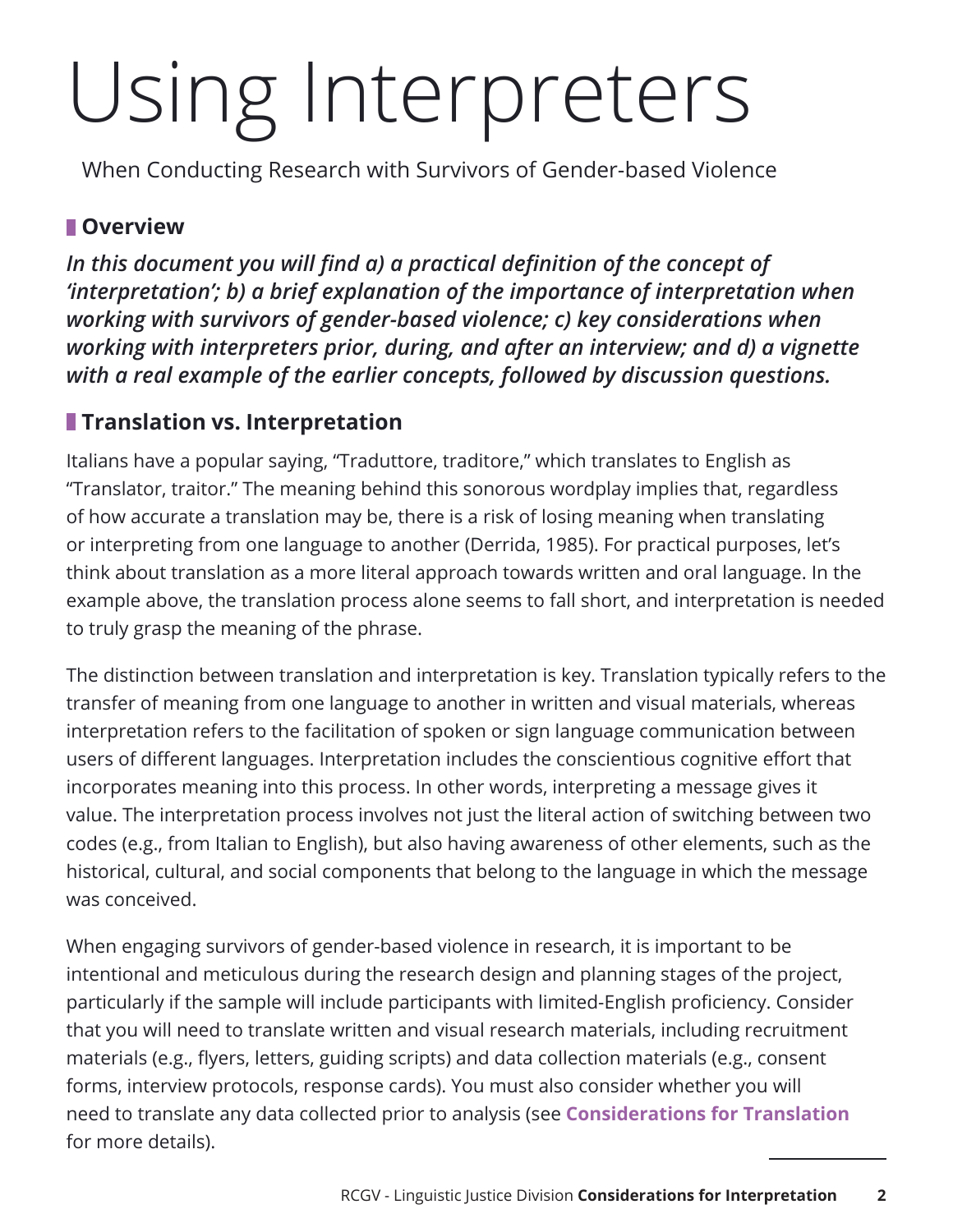#### **Interpretation in Research with Survivors of Gender-based Violence**

Additionally, consider whether you will need to hire interpreters to conduct data collection or whether you will hire multilingual and multicultural data collectors. Working with interpreters may be helpful to facilitate communication between data collectors and participants, if a staff member that speaks the participant's preferred language is not available.

There are several groups working from a language justice perspective (e.g., Antena, Center for Participatory Change) that offer guidance and training around language justice practices for interpreters. However, it is also crucial for interpreters to receive additional training on trauma-informed research practices when working with survivors, as well as training around key applicable specialized terminology and procedures, and the definition of concepts related to gender-based violence (Gutiérrez & Ramos, 2015).

The use of phone interpreters may be appealing to some researchers due to their wide availability and convenience. However, there are multiple risks when using over-the-phone interpretation:



Interpreters might not have any previous experience with the content area. This might lead them to engage in literal translations of concepts during their interpretation, which may be confusing and even harmful to survivors.



Interpreters might not have previous experience as part of a research study and might not fully understand the rationale behind questions. Therefore, interpreters might need to clarify concepts and questions. If the interpreter is not able to ask questions before the interview, it may make the data collection process convoluted and long.



Without proper training, the data collected might be biased and **3** unreliable.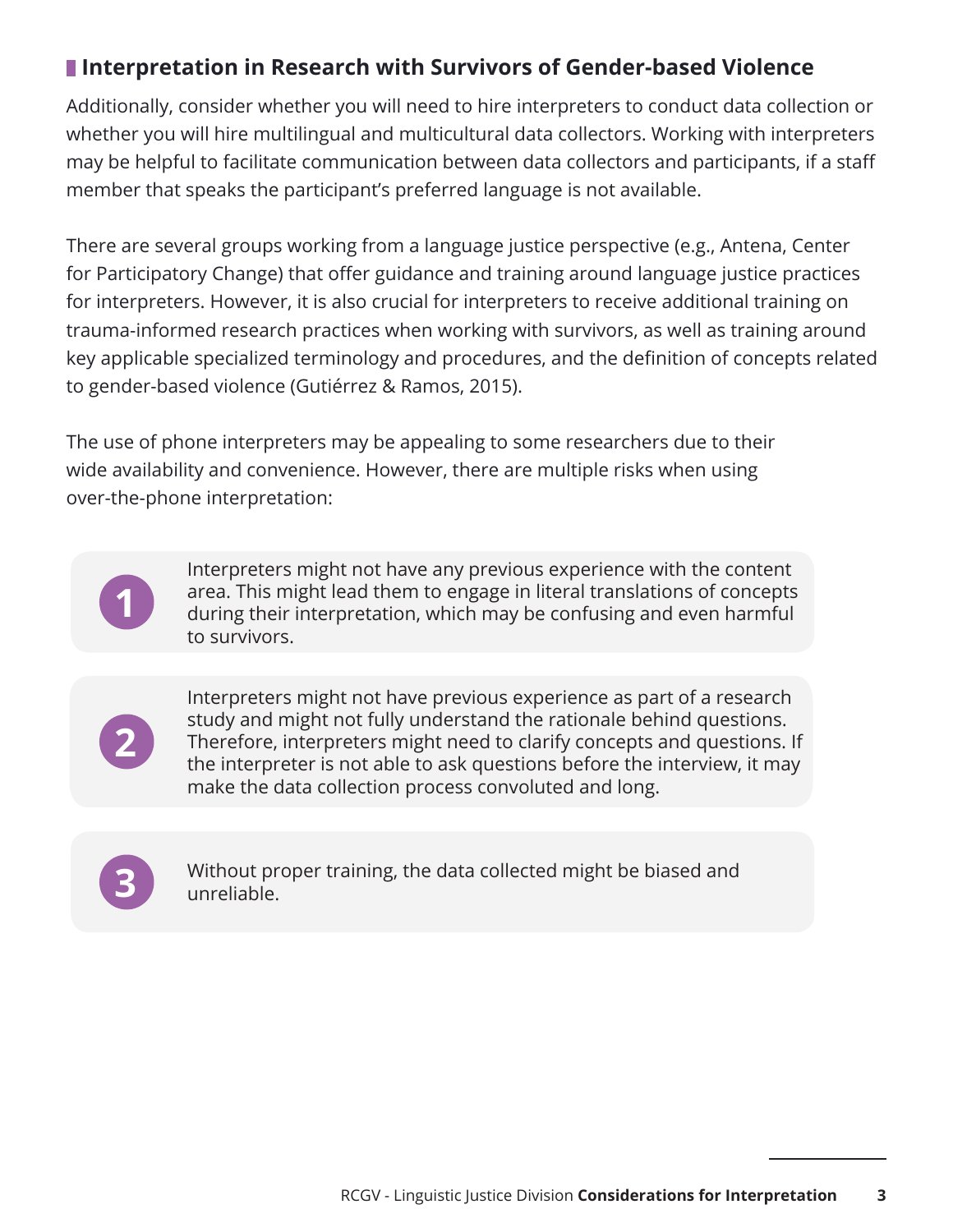# Key Considerations

When Working with Interpreters

#### **Prior to the Interview**

1. *Let survivors know they may participate in their preferred language and inform them about the availability of interpreters.* Interpreters are a crucial tool to support effective communication between individuals who do not share a language. Welcoming participants' language(s) can be helpful to encourage survivors to participate in the research study in their preferred language. With that in mind, ask survivors if an interpreter would be helpful for them to able to express themselves comfortably. Make sure to communicate that the interpreting support is also for data collectors who might not be fluent in their preferred language. Additionally, let survivors know that interpreters are also bound by the same confidentiality guidelines as the rest of the data collection team.If survivors agree to an interpreter, *ask if they have worked with an interpreter who they like in the past and might be available for the interview*.

2. *Ensure that interpreter(s) you will be working with are certified and/or highly trained*. When considering working with interpreters, it is important to be aware of their language proficiency and training, and most importantly, their level of experience with working with survivors of gender-based violence and issues related to trauma in that particular language (Gutiérrez and Ramos, 2015). For instance, hearing people tend to assume that ASL and English are the same or very similar languages, although that is not the case. When only a hearing ASL interpreter is present, critical communication elements such as body language, facial expressions, movements and visual elements often get lost. Certified Deaf Interpreters (CDI) incorporate these elements and work alongside hearing ASL interpreters in order to provide a deaf person with full access to meaning of communications. Thus, CDIs facilitate interpretation so that a deaf person will have equal access to effective communication.

3. *Contact the interpreter with enough time in advance*. Certified/highly trained interpreters might be hard to find. Further, they might need additional training on the research instrument and content area. Therefore, establish contact early and schedule an initial phone call/meeting (without the research participant) to assess and provide necessary training.

4. *Train prior to the interview*. Make sure the interpreter is familiar with all data collection materials and that you answer any questions they might have.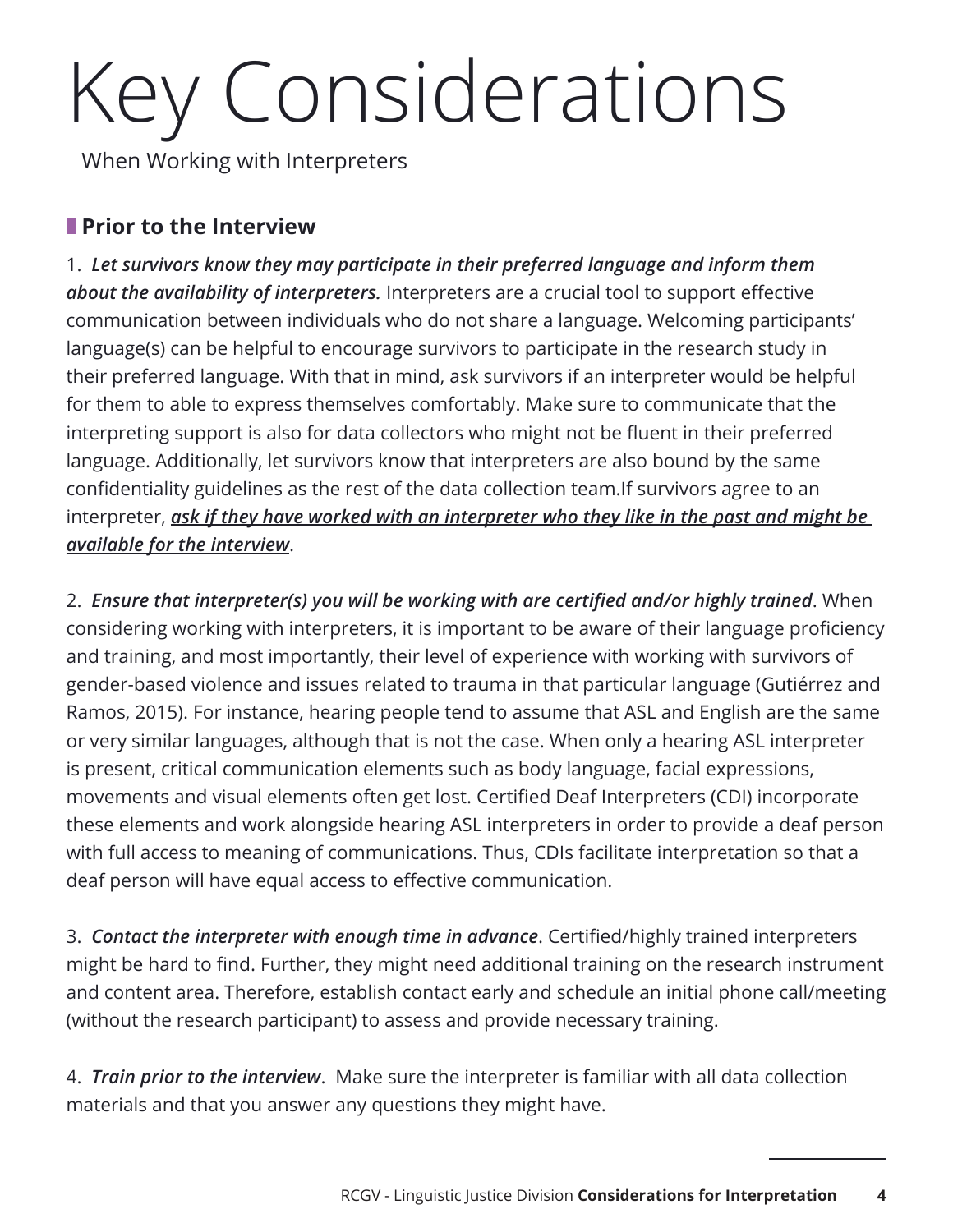5. *Be mindful of time*. The use of interpreters may lengthen an interview. Thus, estimate to the best of your ability the length of the interview so that interpreters can adequately prepare for it.

### **During the Interview**

1. *Direct your attention to survivor(s) and not interpreter(s)*. The interpreter should never be the focus of attention when conducting an interview. Data collectors must ensure they are making eye contact and asking questions directly to participants using the first person. For example, it is important to avoid asking questions using the third person to refer to participants such as "How is she feeling today?" or to focus attention primarily on the interpreter.

2. *Take breaks*. If the interview is lengthy, make sure to include restroom breaks and/or consider splitting the interview in sections, if necessary.

### **After the Interview**

1. *Check in with survivor(s)*. A good way of knowing whether or not an interpreter is appropriate for the task at hand is to ask participants about their experience. Did they feel the interpreter was fluent in their preferred language? Was their behavior appropriate? Were they sensitive and respectful to their experiences? Did they feel like the interpreter facilitated communication or did it make the interview more confusing? This kind of feedback will be key to know how to proceed next time.

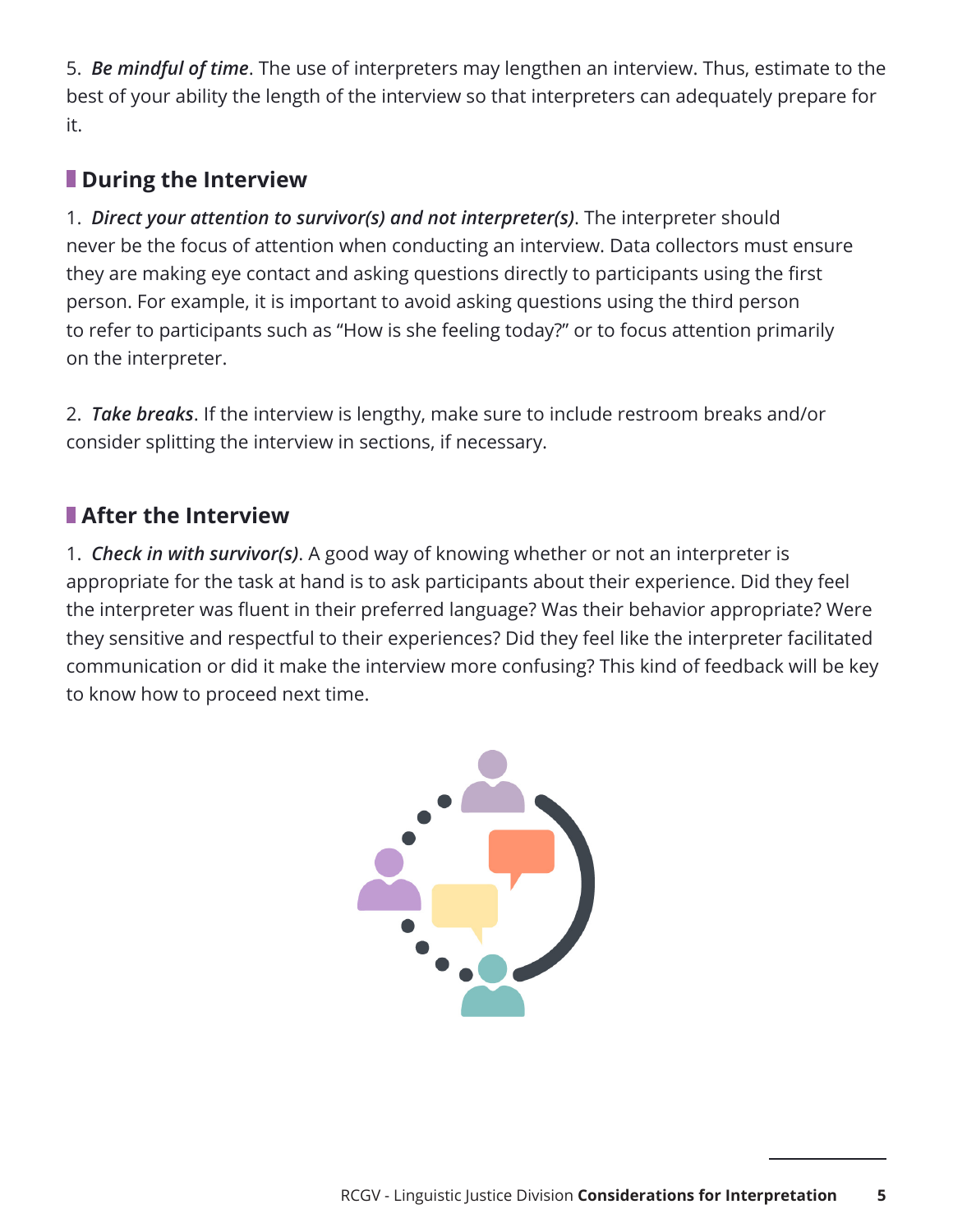## Vignette The Importance of Training when Using<br>Interpreters in Research with Survivors

Interpreters in Research with Survivors

**The following vignette describes the importance of ensuring that interpreters are familiar with the data collection instruments prior to the interview.** 

During an initial interview with a native Russian participant, the interviewer used an over-the-phone interpretation service to facilitate communication. The interpreter was unfamiliar with the data collection instrument, which included many quantitative scales. The interpreter seemed confused at times and asked the interviewer multiple clarifying questions, resulting in a tedious and long interview process. At the end of the interview, the interviewer and the participant both felt exhausted.

The research team recognized that they needed to establish a better process when conducting interviews with Russian survivors. The research team was able to get in touch with a Russian interpreter available for the interview and held a session prior to the interview to clarify any questions. The interviewer and interpreter met to discuss the data collection materials prior to the interview to ensure that the interpreter was adequately familiarized with all the materials. During this training session, the interpreter shared that the notion of 'satisfaction' did not have a straightforward translation to Russian. She then asked for further clarifications on the rationale behind multiple questions that referred to satisfaction of services provided by domestic violence agencies. After the interviewer was able to provide the context and rationale of the questions, the interviewer and interpreter were able to negotiate meaning and come to an understanding of how to describe these questions during the interview. The following day, the interviewer and the participant met for the interview. With the support of the trained interpreter, the interview was smooth, and the participant felt comfortable and engaged throughout the interview.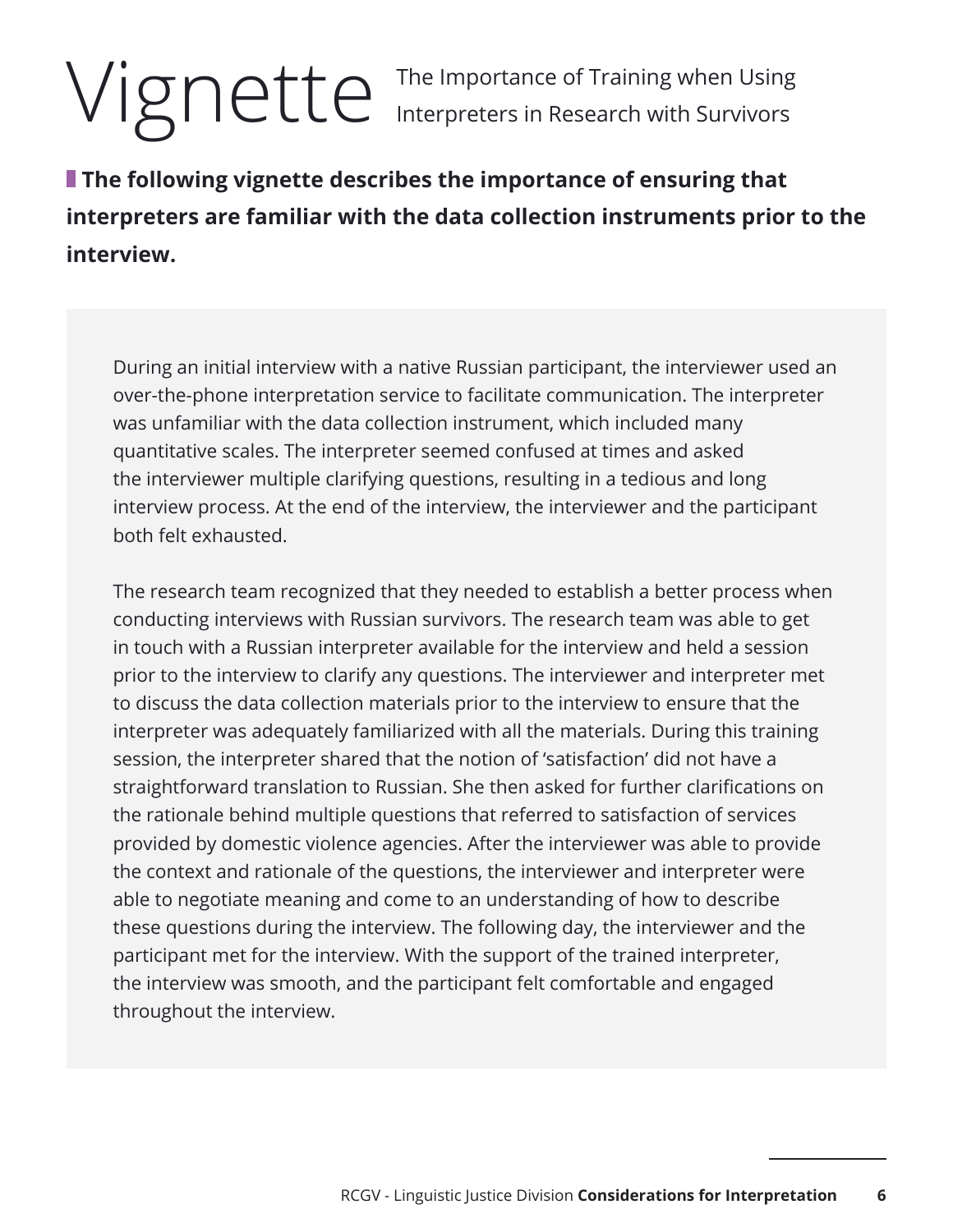Discussion Questions:

- What are some of the challenges that you can identify in this situation?
- **If you were to establish a protocol for working** with interpreters, which steps would you include?
- How would you describe the participants' experiences during this process?
- What are some of the potential benefits of providing additional training to interpreters participating in research?